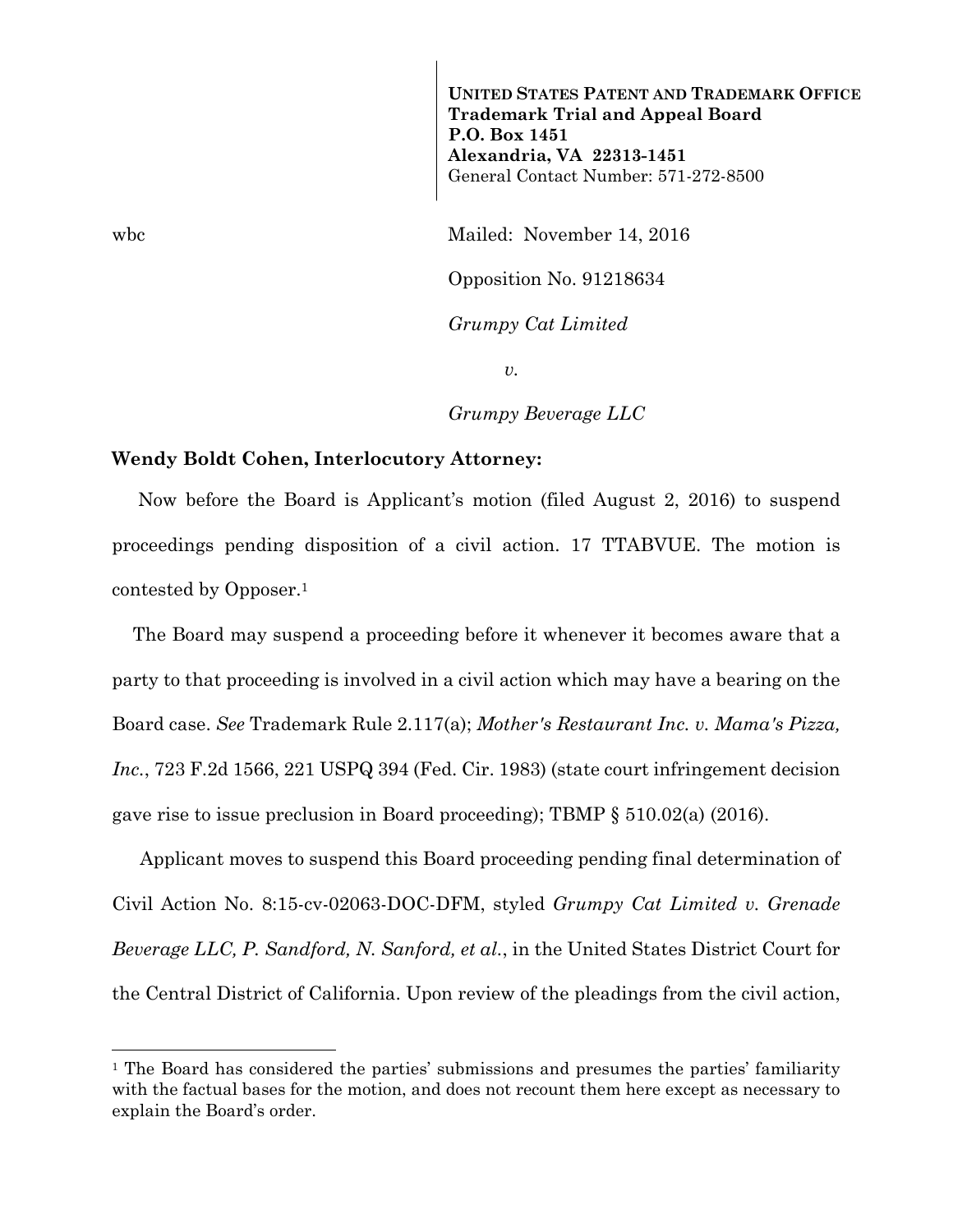$\overline{a}$ 

the Board determines that the outcome of the civil action may have a bearing on this opposition proceeding. The issues involved in the Board and civil action proceedings involve Applicant's purported use and/or application of GRUMPUCCINO and Opposer's various pleaded GRUMPY CAT marks. 17 TTABVUE 13-20. Because the issues involved in the Board action as well as the state court action involve similar issues, the state court decision may have bearing on this proceeding.2 Further, the civil action and the Board action involve the same parties.3 17 TTABVUE 37 and 58.

 As noted, it is the policy of the Board to suspend proceedings when the parties are involved in a civil action which may be dispositive of or have a bearing on the Board case. *Id.*; *New Orleans Louisiana Saints LLC v. Who Dat? Inc.*, 99 USPQ2d 1550, 1552 (TTAB 2011). In view of this policy, Applicant's motion to suspend is **granted**. Trademark Rule 2.117(a). Proceedings herein are suspended pending final disposition, including any appeals or remands, of the civil action. Within thirty days after the final determination of the civil action,the parties must so notify the Board so that this proceeding may be called up for appropriate action.4 Such notification to the Board should include a copy of any final order or final judgment which issued in the civil action.5 During the suspension period, the parties must notify the Board of

<sup>2</sup> The state court case's involved issues are sufficiently related for the court to render relevant findings of fact to assist the Board in rendering its decision on the matter.

<sup>3</sup> The court granted Applicant's motion to intervene in the court action.

<sup>4</sup> Action might include, if appropriate, consolidation of this proceeding with Cancellation No. 92062088.

<sup>&</sup>lt;sup>5</sup> A proceeding is considered to have been finally determined when a decision on the merits of the case (*i.e*., a dispositive ruling that ends litigation on the merits) has been rendered and no appeal has been filed therefrom or all appeals filed have been decided. *See* TBMP § 510.02(b).